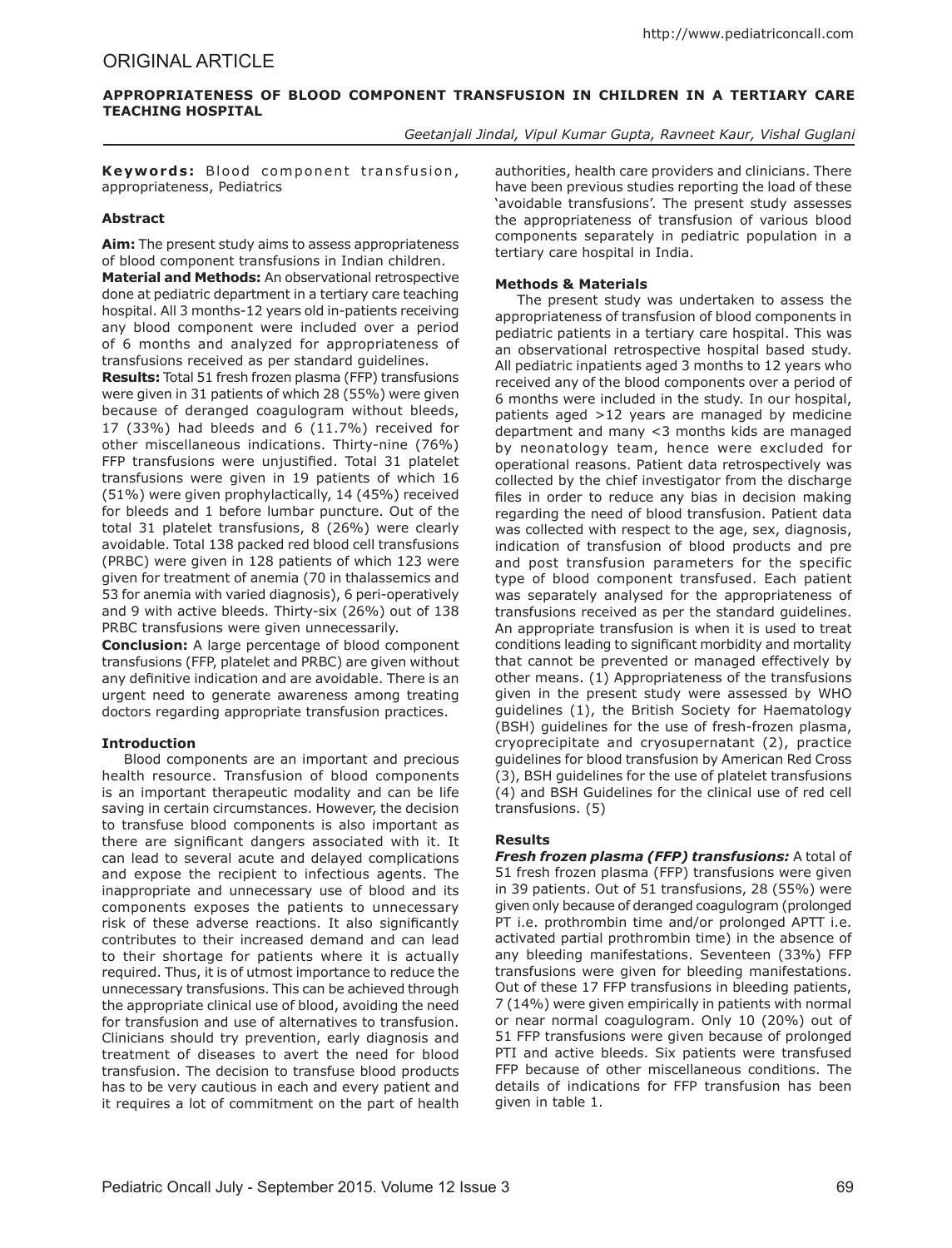| Number of FFP <sup>a</sup><br>trans-fusions<br>(n) | <b>Primary Diagnosis</b>                         | Prolonged PT <sup>b</sup> /<br><b>APTT<sup>c</sup></b> | <b>Bleeding</b><br>manifestations       | Any other<br>indication<br>for FFP<br>transfusion | Appropriate-<br>ness |  |  |
|----------------------------------------------------|--------------------------------------------------|--------------------------------------------------------|-----------------------------------------|---------------------------------------------------|----------------------|--|--|
| 28                                                 | Deranged coagulogram without bleeds              |                                                        |                                         |                                                   |                      |  |  |
| 5                                                  | Hepatic<br>encephalopathy                        | Yes                                                    | No                                      |                                                   | <b>No</b>            |  |  |
| 8                                                  | Viral hepatitis                                  | Yes                                                    | <b>No</b>                               |                                                   | <b>No</b>            |  |  |
| $\overline{4}$                                     | Drug induced hepatitis                           | Yes                                                    | <b>No</b>                               |                                                   | <b>No</b>            |  |  |
| $\overline{4}$                                     | Acute meningo-<br>encephalitis                   | Yes                                                    | No                                      |                                                   | No                   |  |  |
| $\overline{4}$                                     | Sepsis                                           | Yes                                                    | <b>No</b>                               |                                                   | <b>No</b>            |  |  |
| $\mathbf{1}$                                       | Kala azar                                        | Yes                                                    | No                                      |                                                   | <b>No</b>            |  |  |
| $\overline{2}$                                     | Snake bite                                       | Yes                                                    | <b>No</b>                               |                                                   | No                   |  |  |
| 07                                                 |                                                  |                                                        | <b>Bleeds but normal coagulogram</b>    |                                                   |                      |  |  |
| $\overline{2}$                                     | Tubercular meningitis                            | <b>No</b>                                              | altered gastric<br>aspirates            |                                                   | <b>No</b>            |  |  |
| $\mathbf{1}$                                       | Acute meningo-<br>encephalitis                   | <b>No</b>                                              | hematuria after<br>catheterization      |                                                   | No                   |  |  |
| $\mathbf{1}$                                       | Acute meningo-<br>encephalitis                   | <b>No</b>                                              | gastrointestinal<br>(GI)bleed           |                                                   | No                   |  |  |
| $\overline{2}$                                     | Head injury                                      | No                                                     | GI bleed                                |                                                   | <b>No</b>            |  |  |
| 1                                                  | Severe PEM <sup>d</sup>                          | No                                                     | minor penile<br>bleed                   |                                                   | No                   |  |  |
| 10                                                 |                                                  |                                                        | <b>Bleeds with deranged coagulogram</b> |                                                   |                      |  |  |
| $\mathbf{1}$                                       | Snake bite                                       | Yes                                                    | Bleed from bite<br>site                 |                                                   | Yes                  |  |  |
| $\overline{2}$                                     | Haemophilia A                                    | Yes                                                    | joint bleeds                            |                                                   | Yes                  |  |  |
| $\mathbf{1}$                                       | <b>LHDN<sup>e</sup></b>                          | Yes                                                    | intracranial bleed                      |                                                   | Yes                  |  |  |
| $\overline{4}$                                     | Hepatic<br>encephalopathy                        | Yes                                                    | GI bleed                                |                                                   | Yes                  |  |  |
| $\mathbf{1}$                                       | Viral hepatitis                                  | Yes                                                    | GI bleeds                               |                                                   | Yes                  |  |  |
| $\mathbf{1}$                                       | Acute<br>meningoencephalitis                     | Yes                                                    | GI bleed                                |                                                   | Yes                  |  |  |
| 06                                                 | <b>Miscellaneous indications</b>                 |                                                        |                                         |                                                   |                      |  |  |
| $\mathbf{1}$                                       | Dengue                                           | <b>No</b>                                              | No                                      | low albumin                                       | <b>No</b>            |  |  |
| $\mathbf{1}$                                       | Sepsis                                           | <b>No</b>                                              | <b>No</b>                               | low albumin                                       | No                   |  |  |
| 1                                                  | Acute meningo-<br>encephalitis                   | No                                                     | No                                      | low albumin                                       | No                   |  |  |
| $\mathbf{1}$                                       | Severe PEM                                       | No                                                     | No                                      | edema                                             | No                   |  |  |
| $\mathbf 1$                                        | Empyema drainage                                 | No                                                     | No                                      | Replacement<br>of drainage<br>fluid               | No                   |  |  |
| $\mathbf 1$                                        | Anemia with<br>hepatosplenomegaly<br>and ascites | Yes                                                    | No                                      | ascitic tap                                       | Yes                  |  |  |

*Note: a (FFP= fresh frozen plasma), b (PT=prothrombin time), c (APTT=Activated partial thromboplastin time), d (LHDN= Late hemorrhagic disease of newborn)*

**Platelet transfusions:** A total of 19 patients were given platelet transfusion and 31 platelet transfusions were given (Table 2). Out of these 31 platelet transfusions, 16 (51%) transfusions were given for low platelet counts with no bleeding manifestations to raise the platelet counts, 14 (45%) transfusions were given for bleeding manifestations of which 2 were given in patients with normal platelet counts and 2 were given in patients with acute ITP (idiopathic thrombocytopenic purpura) with minor bleeds at platelet counts of 10,000 and 25,000. Rest 10 transfusions were given with low platelet counts and significant bleeds.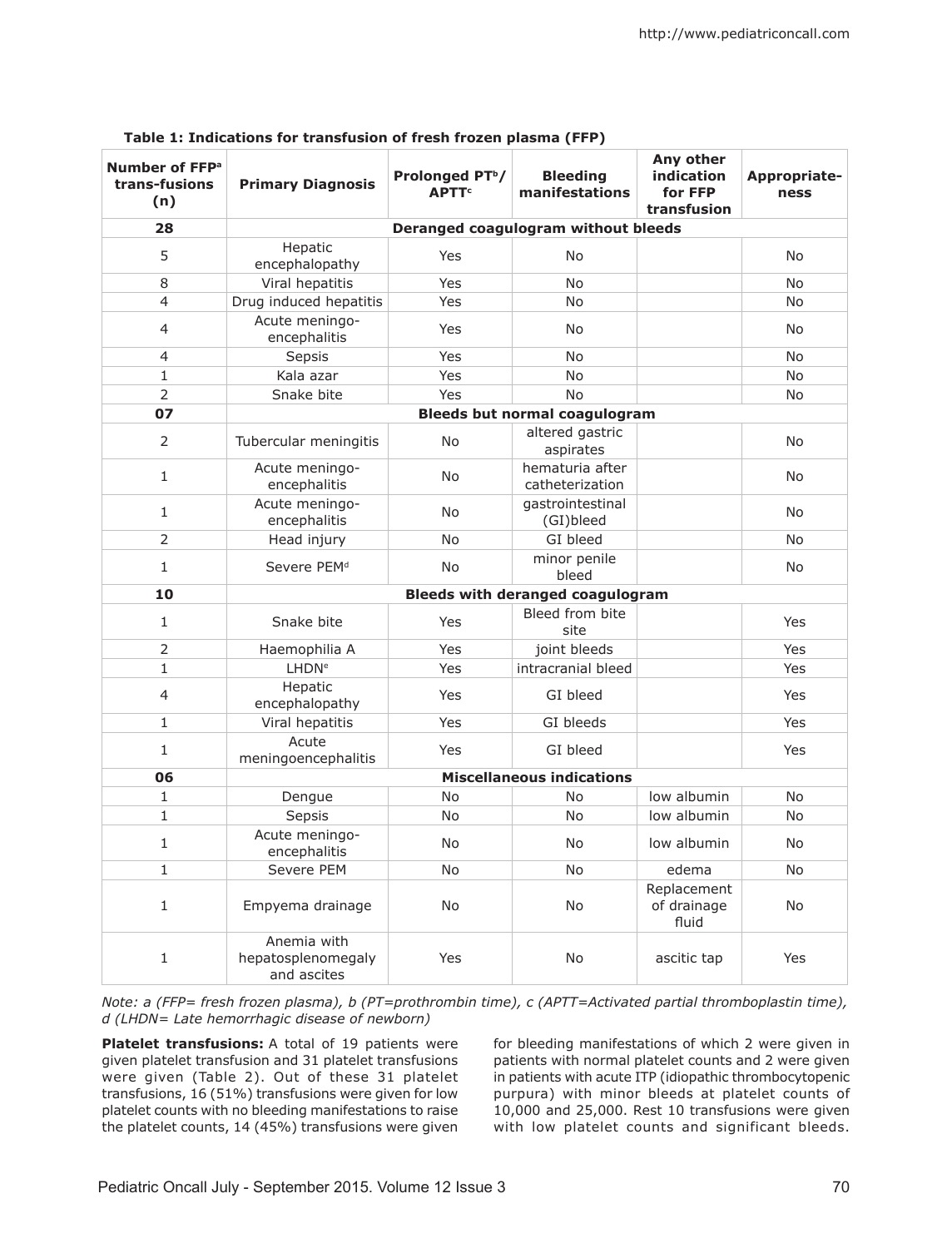| <b>Number of</b><br>platelet trans-<br>fusions(n) | <b>Diagnosis</b>                          | <b>Platelet count</b><br>pre trans-<br>fusion | <b>Bleeding</b><br>manifestations | Any other<br>indication | Appropriate-<br>ness |  |  |
|---------------------------------------------------|-------------------------------------------|-----------------------------------------------|-----------------------------------|-------------------------|----------------------|--|--|
| 16                                                | <b>Prophylactic platelet transfusions</b> |                                               |                                   |                         |                      |  |  |
| Platelet count <10,000                            |                                           |                                               |                                   |                         |                      |  |  |
| $\mathbf{1}$                                      | Acute meningo-<br>encephalitis            | 5000                                          | <b>No</b>                         |                         | Yes                  |  |  |
| Platelet count 10,000-20,000                      |                                           |                                               |                                   |                         |                      |  |  |
| $\overline{2}$                                    | Acute meningo-<br>encephalitis            | 10,000                                        | <b>No</b>                         |                         | Yes                  |  |  |
| $\overline{4}$                                    | Kala-azar                                 | 10,000                                        | <b>No</b>                         |                         | Yes                  |  |  |
| $\overline{2}$                                    | Dengue                                    | 18,000                                        | <b>No</b>                         |                         | Yes                  |  |  |
| Platelet count 20,000-50,000                      |                                           |                                               |                                   |                         |                      |  |  |
| $\mathbf{1}$                                      | Dengue                                    | 20,000                                        | <b>No</b>                         |                         | Yes                  |  |  |
| $\mathbf{1}$                                      | Acute meningo-<br>encephalitis            | 20,000                                        | No.                               |                         | Yes                  |  |  |
| 2                                                 | Sepsis                                    | 40,000                                        | <b>No</b>                         |                         | Yes                  |  |  |
|                                                   |                                           |                                               | Platelet count > 50,000           |                         |                      |  |  |
| $\mathbf{1}$                                      | Sepsis                                    | 50,000                                        | No                                |                         | <b>No</b>            |  |  |
| $\mathbf{1}$                                      | Dengue                                    | 50,000                                        | <b>No</b>                         |                         | No.                  |  |  |
| $\mathbf{1}$                                      | Acute meningo-<br>encephalitis            | 60,000                                        | No.                               |                         | No.                  |  |  |
| $\mathbf{1}$                                      | Drug induced<br>hepatitis                 | 70,000                                        | <b>No</b>                         |                         | No.                  |  |  |
| 14                                                | <b>Platelet transfusions for bleeds</b>   |                                               |                                   |                         |                      |  |  |
| $\mathbf{1}$                                      | Aplastic anemia                           | 10,000                                        | Mucosal bleeds                    |                         | Yes                  |  |  |
| $\mathbf{1}$                                      | Acute leukemia                            | 10,000                                        | Oral bleeds                       |                         | Yes                  |  |  |
| $\mathbf{1}$                                      | <b>Acute ITP</b>                          | 10,000                                        | <b>Hematemesis</b>                |                         | Yes                  |  |  |
| $\mathbf{1}$                                      | <b>Acute ITP</b>                          | 10,000                                        | Minor bleeds                      |                         | No                   |  |  |
| $\mathbf{1}$                                      | Acute meningo-<br>encephalitis            | 20,000                                        | Malena                            |                         | Yes                  |  |  |
| $\mathbf{1}$                                      | Acute ITP                                 | 25,000                                        | Nasal bleeds                      |                         | No                   |  |  |
| 2                                                 | Dengue                                    | 25,000                                        | GI bleed                          |                         | Yes                  |  |  |
| $\mathbf{1}$                                      | Sepsis                                    | 25,000                                        | Oral bleeds                       |                         | Yes                  |  |  |
| $\mathbf{1}$                                      | Dengue                                    | 40,000                                        | Epistaxis                         |                         | Yes                  |  |  |
| $1\,$                                             | Dengue                                    | 50,000                                        | Skin bleeds                       |                         | Yes                  |  |  |
| $\mathbf{1}$                                      | Acute meningo-<br>encephalitis            | 60,000                                        | Skin bleeds                       |                         | Yes                  |  |  |
| $\mathbf{1}$                                      | PEM                                       | 150,000                                       | Penile bleed                      |                         | No                   |  |  |
| 1                                                 | Acute meningo-<br>encephalitis            | 200,000                                       | Endotracheal<br>bleed             |                         | No                   |  |  |
| 01                                                | Pre-procedure platelet transfusion        |                                               |                                   |                         |                      |  |  |
| $1\,$                                             | Sepsis                                    | 30,000                                        |                                   | Lumbar puncture         | Yes                  |  |  |

# **Table 2: Indications for platelet transfusion**

*Note: ITP: immune thrombocytopenic purpura, PEM: Protein energy malnutrition*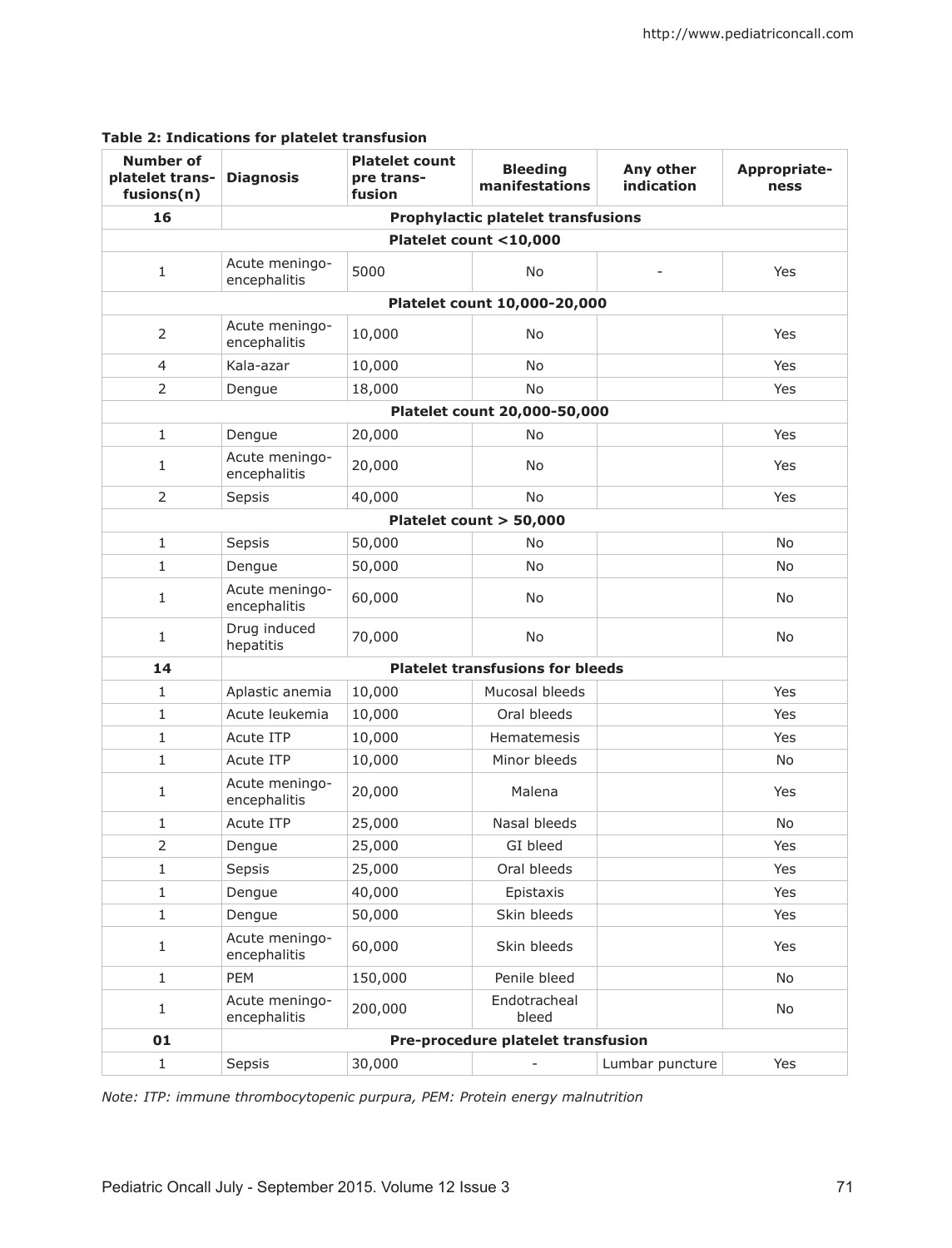### **Packed Red Blood Cell (PRBC) transfusion**

A total of 128 patients were given PRBC transfusion and 138 PRBC transfusions were given of which 70 of these PRBC transfusions were given in patients with thalassemia, 53 to correct anemia in patients with varied diagnosis (Table 3), 6 perioperatively and 9 were given in patients with active bleeds. Out of 6 PRBC transfusions given perioperatively, 5 were given before surgery to build haemoglobin (Hb). One of these transfusions was given in a patient for surgical debridement and drainage for pyomyositis with pretransfusion haemoglobin of 10.2g/dl, second was given in a patient with corrosive ingestion with oesophageal strictures with an Hb of 8.6g/dl. Third was a patient of intestinal obstruction for laprotomy with Hb 5.9g/dl. Rest two transfusions were given in patients before thoracotomy and debridement with pre transfusion Hb of 6.8g/dl and 5.9g/dl. One PRBC transfusion was given post operatively for clinical pallor in a patient after thoracotomy and debridement and haemoglobin was not checked prior to the decision of PRBC transfusion. Out of 9 PRBC transfusions given in patients with active bleeds, 4 were given in patients with  $Hb < 7.0$ g/dl. Three of these patients had oro-nasal mucosal bleeds and primary diagnosis as acute leukemia, aplastic anemia and severe malnutrition. One patient had hepatic encephalopathy and gastro-intestinal bleed. Four PRBC transfusions were given at Hb > 7g/dl. Two of these were given in patients of epistaxis (one with sepsis, and another had acute meningoencephalitis), one had intracranial bleed and fourth was in a patient with gastrointestinal bleed. One PRBC transfusion was given in patient of haemophilia A and haemoglobin was not checked prior to transfusion.

| Table 3: Indications for packed red cell blood transfusion (excluding thalassemia) |  |  |  |  |  |
|------------------------------------------------------------------------------------|--|--|--|--|--|
|------------------------------------------------------------------------------------|--|--|--|--|--|

| $Hb^a(g/dl)$                          | No. of<br>transfusions(<br>$n = 53$ | <b>Diagnosis</b>                                                                                                | Respiratory<br>distress | Ventilation    | <b>Shock</b>  | Appropriateness |
|---------------------------------------|-------------------------------------|-----------------------------------------------------------------------------------------------------------------|-------------------------|----------------|---------------|-----------------|
| $\leq 4$                              | 4                                   | PEM <sup>b</sup> , PEM with sepsis, Kala azar,<br><b>PUO<sup>c</sup></b>                                        | 1 out of 4              | 1 out of 4     | 1 out<br>of 4 | Yes             |
| 4-7 (Total 25<br><b>Transfusions)</b> | $\mathbf{1}$                        | PEM, sepsis                                                                                                     | Yes                     | <b>No</b>      | <b>Yes</b>    | Yes             |
|                                       | 9                                   | PEM, Acute meningoencephalitis,<br>? Enteric fever, Empyema, Sepsis                                             | Yes                     | No             | No            | Yes             |
|                                       | 12                                  | Acute leukemia, Malaria, Status<br>epilepticus, Nutritional anemia,<br>Kala-azar, PEM, Acute<br>gastroenteritis | No                      | No             | No            | No              |
|                                       | 3                                   | Acute meningoencephalitis,<br>Sepsis, Acute gastroenteritis,                                                    | Yes                     | Yes            | Yes           | Yes             |
| 7-10 (Total 13<br>transfusions)       | $\overline{7}$                      | Enteric, Pneumonia, sepsis,<br>empyema, hypoxic seizures                                                        | Yes                     | <b>No</b>      | No            | <b>No</b>       |
|                                       | 5                                   | Acute gastroenteritis, sepsis,<br>Acute meningo-encephalitis,<br>Pneumonia                                      | Yes                     | Yes            | Yes           | No              |
|                                       | 1                                   | Malaria, tuberculosis                                                                                           | No                      | <b>No</b>      | No            | No              |
| $>10$                                 | 3                                   | PEM, Pneumonia, Hepatic<br>encephalopathy                                                                       | Yes                     | Yes            | Yes           | No              |
| Not done (Total<br>transfusions -8)   | 6                                   | Haemolytic anemia, Acute<br>meningoencephalitis, PEM,<br>Dysentery, Anemia                                      | No                      | N <sub>o</sub> | No            | <b>No</b>       |
|                                       | $\mathbf{1}$                        | <b>Enteric Malaria</b>                                                                                          | Yes                     | Yes            | Yes           | $\blacksquare$  |
|                                       | 1                                   | PEM                                                                                                             | Yes                     | No             | No            |                 |

*Note: a (Hb=haemoglobin), b (PEM= Protein energy malnutrition), c (PUO=Pyrexia of unknown origin)*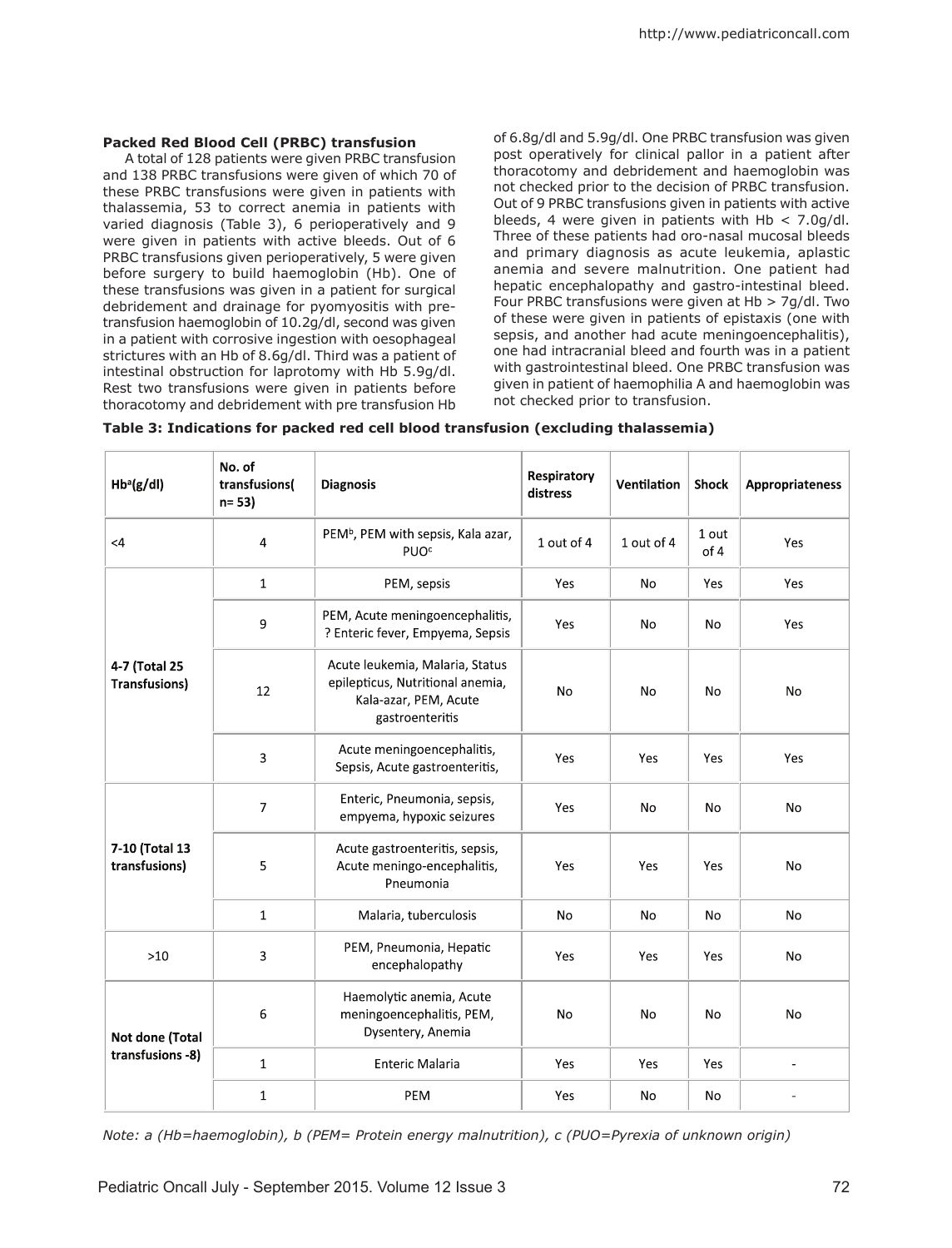### **Discussion**

### *FFP transfusions*

The British Society for Haematology (BSH) guidelines was applied to assess the appropriateness of FFP transfusions. (2) In our study, out of the total 51 FFP transfusions, 55% (28) were given only because of deranged coagulogram in the absence of any bleeding manifestations hence were not indicated, 7 transfusions (13%) were given in patients with normal or near normal coagulogram and their use are questionable. According to the BSH guidelines, in critically sick patients, FFP should not be used to correct prolonged clotting times, even before invasive procedures. FFP transfusions to prevent bleeding in patients with liver disease and a prolonged PT are also questionable. In patients with DIC (disseminated intravascular coagulation), FFP is indicated only if the patient is having bleeding manifestations. (2) Practice guidelines for blood transfusion by American Red Cross also state that frozen plasma may be used to treat multiple coagulation factors (e.g., liver disease) prior to an invasive procedure that would create a risk of bleeding. (3) Three of the 51 FFP transfusions were given for correction of low albumin and 1 for edema in PEM (protein energy malnutrition) and hence were not necessary. Hence, a total of 39 out of 51 FFP transfusions (76%) were not really indicated and could have been avoided in the present study. Various other studies have also found FFP to be the most misused blood product. Previous studies report inappropriate FFP usage ranging from 23-73% (6–13). Our results are inconsistence with the studies by Chang et al (7) and Chaudhary et al (9) who reported inappropriate FFP usage to be 73% and 70.5% respectively.

### *Platelet transfusions*

According to American Red Cross Practice guidelines for blood transfusion, prophylactic platelet transfusions are given to prevent bleeding at pre-specified low platelet counts. In general, platelet count>10,000/mm3 is maintained in stable non-bleeding patients, >20,000/ mm3 in unstable non-bleeding patients and >50,000/ mm3 in patients undergoing invasive procedures or actively bleeding. (3) According to WHO (World Health Organization) blood transfusion safety guidelines also, in a stable thrombocytopenic patient without evidence of bleeding, platelet count is maintained >10,000/mm3 because below these counts spontaneous bleeding is more likely to occur. However, in a patient with fever or infection, maintaining platelet count > of 20,000– 50,000/ mm3 may be appropriate. (1) Thus, 4 platelet transfusions given at platelet counts > 50,000/mm3 (table 2) were not required in the present study. In ITP, platelet transfusions is indicated only in patients with life-threatening bleeds from the gastrointestinal, genitourinary tracts, central nervous system or other sites associated with severe thrombocytopenia. As there is reduced survival of the transfused platelets in ITP patients, a large number of platelet concentrates may be required to achieve haemostasis. Intravenous methylprednisolone and immunoglobulin remains the mainstay of therapy in such patients and should be given without delay to raise the platelet count. (4) Hence, 2 platelet transfusions given in these patients with minor bleeds and platelet count  $\geq 10,000/\text{mm}$ 3 were not justified. Out of the total 31 platelet transfusions, 8 (26%) were clearly avoidable and should not have been given. In a study by Wade et al in pediatric population, 6.5% of platelet transfusions were unjustified. (12) Humes et al reviewed a total of 139 platelet concentrate transfusions in children. Out of these, 64.7 percent were considered appropriate, 16.5 percent of unknown benefit/risk ratio, 10.1 percent inappropriate, and 8.6 percent impossible to evaluate. (14) Makroo at al reported 19% of the platelet transfusions in critically ill patients to be inappropriate.(15) Mozes et al reported 44.1% of platelet transfusion to be inappropriate. (16) Our study results show higher number of inappropriate platelet transfusions than most of the previous studies, probably due to the residents fear of endangering life of the patients by withholding transfusions.

### *Packed Red Blood Cell (PRBC) transfusion*

Regarding PRBC transfusion, the decision to transfuse should be based on haemoglobin level taking into consideration the clinical condition of the patient. In children with chronic anemia where anemia develops over weeks or months, compensatory mechanisms of the body come into action and children remain asymptomatic or have very few symptoms at even very low haemoglobin levels. According to WHO guidelines for PRBC transfusion in children, PRBC transfusion should be given at Hb 4 g/dl irrespective of clinical condition of the patient. PRBC should only be given at Hb 4–6 g/dl if there are clinical features of hypoxia like acidosis (usually causes dyspnea), or impaired consciousness or hyperparasitemia (>20%). (1)

PRBC transfusion is widely used in pediatric critical care patients. However, there is a significant variation in transfusion practice patterns among pediatric critical care practitioners with respect to the threshold hemoglobin concentration for red blood cell transfusion.(17) Studies in critically ill adults have suggested that a restrictive transfusion strategy may be superior to a liberal strategy. (18) Also, in stable, critically ill children, a hemoglobin threshold of 7 g/dl for red-cell transfusion can decrease transfusion requirements without increasing adverse outcomes. (19) Summarizing the current data on packed red blood cell transfusion in the pediatric intensive care unit setting, it has been documented that using a hemoglobin transfusion threshold of >7 g/dL does not yield improved outcomes. Furthermore, there are suggestions of an increased risk for morbidity and mortality in pediatric intensive care unit patients undergoing transfusion. (20) In our study, out of total 53 PRBC transfusions given for anemia with varied diagnosis, 28 (53%) PRBC transfusions were clearly avoidable in the present study (table 3). The recommended treatment for thalassemia major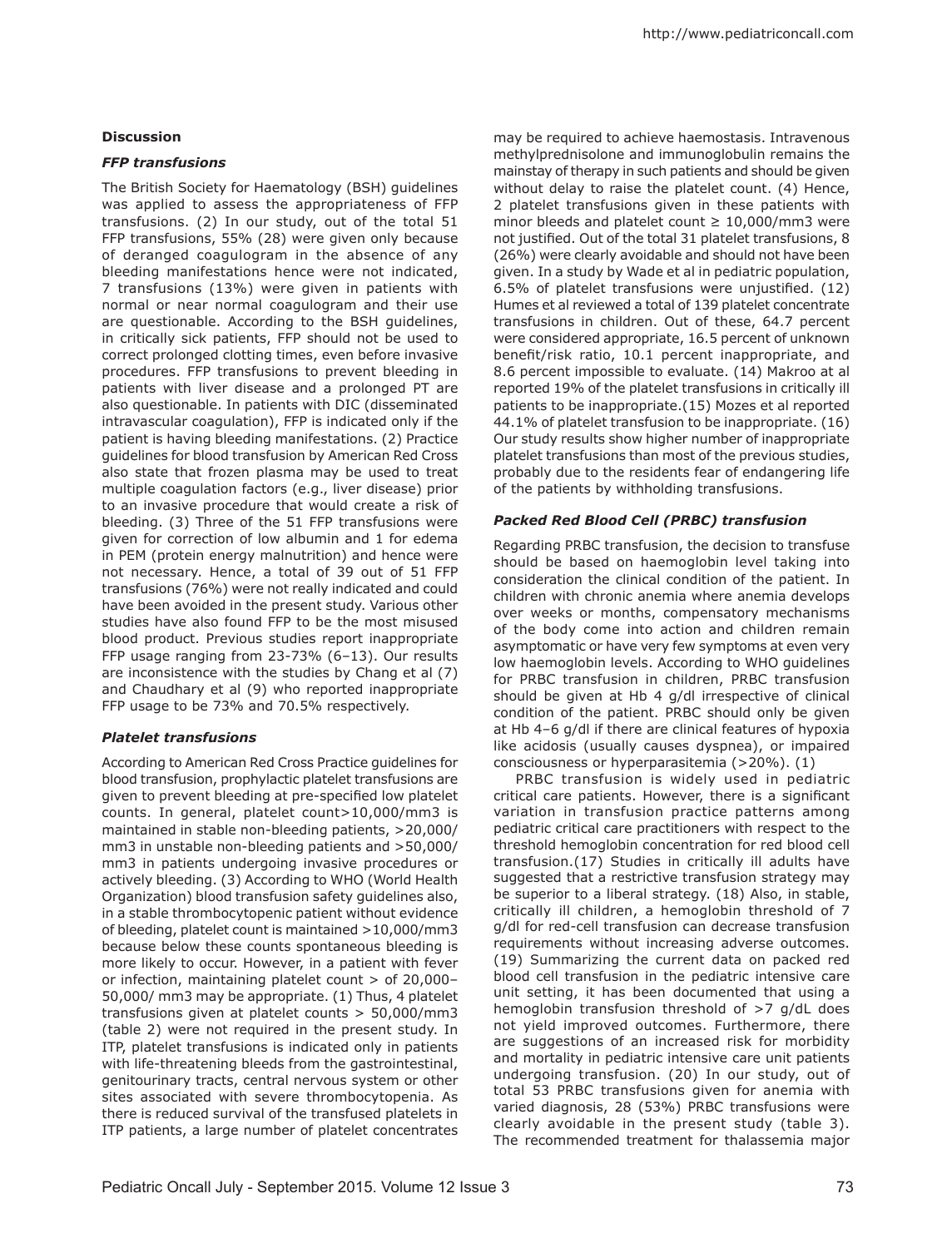involves lifelong regular blood transfusions, usually administered every two to five weeks, to maintain the pre-transfusion haemoglobin level above 9-10.5 g/dl (21). All 70 PRBC transfusions given in patients of thalassemia major were given in accordance with the above guidelines and hence were appropriate. Regarding PRBC transfusion prior to surgery, usually, preoperative haemoglobin of 7-8 g/dl is acceptable except with co-existing significant cardiorespiratory compromise. (1) One PRBC transfusions in our study were given at pre-operative haemoglobin > 8.0 g/dl and 1 was given post operatively for clinical pallor without estimation of haemoglobin and hence inappropriate. In patients with acute blood loss, only if there is 30- 40% loss of blood volume, blood transfusion is required unless there is pre-existing anemia or cardiorespiratory compromise. Based on haemoglobin levels, red cell transfusion is needed when the haemoglobin level is < 7g/dl. Before that, crystalloids or synthetic colloids and supportive management may serve the purpose. (5) However, in the present study, 4 PRBC transfusions were given at hemoglobin  $> 7.0$  g/dl and one was given without estimation of haemoglobin levels. Thus in the present study, 36 (26%) out of 138 PRBC transfusions were given unnecessarily. If thalassemia patients are excluded from the study, then out of 68 PRBC transfusions, 36 (53%) were avoidable.

There have been previous reports in literature showing inappropriate PRBC usage. In a study by Wade et al in pediatric patients, 35.5% PRBC transfusions were found to be inappropriate. (12) In a study by Corwin et al, in ICU patients, almost one third of all RBCs transfused were without a clear transfusion indication. (22) Makroo et al found 21.4% of PRBC transfusions to be inappropriate. (15) Earlier studies by Hume et al and Mozes found 5.9% and 49.6% of PRBC transfusions to be inappropriate respectively. (14,16)

There are limitations in judging appropriateness of transfusions retrospectively because clinical condition and many other factors may have played a role in decisions regarding transfusions. Still, the results are definitely glaring and cannot be underplayed. Various factors like lack of awareness regarding guidelines for blood component transfusion, a casual approach regarding decision to transfuse and a false sense of security provided by transfusions among clinicians may be the reasons behind inappropriate transfusions. Hence, there is an urgent need to disseminate the guidelines for transfusions of various blood components among medical fraternity. In addition, emphasis of the importance of giving transfusion only when it is absolutely unavoidable need be inculcated into routine practice. A local audit of the transfusion practices is advocated as an ongoing academic activity in tertiary care hospitals and medical colleges.

### **Funding :** None

### **Conflict of Interest :** None

### **References :**

- 1. Prelims a72894.pdf [Internet]. [cited 2015 Feb 10]. Available from: http://whqlibdoc.who.int/hq/2001/ a72894.pdf
- 2. O'Shaughnessy DF, Atterbury C, Bolton Maggs P, Murphy M, Thomas D, Yates S, et al. Guidelines for the use of fresh-frozen plasma, cryoprecipitate and cryosupernatant. Br J Haematol. 2004 Jul;126(1):11–28.
- 3. Practical guidelines blood transfusion [Internet]. [cited 2015 Feb 9]. Available from: http://www.sld.cu/galerias/ pdf/sitios/anestesiologia/practical\_guidelines\_blood\_ transfusion.pdf
- 4. British Committee for Standards in Haematology, Blood Transfusion Task Force. Guidelines for the use of platelet transfusions. Br J Haematol. 2003 Jul;122(1):10–23.
- 5. Murphy MF, Wallington TB, Kelsey P, Boulton F, Bruce M, Cohen H, et al. Guidelines for the clinical use of red cell transfusions. Br J Haematol. 2001 Apr;113(1):24–31.
- 6. Luk C, Eckert KM, Barr RM, Chin-Yee IH. Prospective audit of the use of fresh-frozen plasma, based on Canadian Medical Association transfusion guidelines. Can Med Assoc J. 2002 Jun 11;166(12):1539–40.
- 7. Chang WJ, Tan MK, Kuperan P. An audit of fresh frozen plasma usage in an acute general hospital in Singapore. Singapore Med J. 2003 Nov;44(11):574–8.
- 8. Kakkar N, Kaur R, Dhanoa T. A prospective audit of transfusion requests in a tertiary hospital. Indian J Haematol Blood Transf. 2003;21:159–60.
- 9. Chaudhary R, Singh H, Verma A, Ray V. Evaluation of fresh frozen plasma usage at a tertiary care hospital in North India. ANZ J Surg. 2005 Jul;75(7):573–6.
- 10. Hui C-H, Williams I, Davis K. Clinical audit of the use of fresh-frozen plasma and platelets in a tertiary teaching hospital and the impact of a new transfusion request form. Intern Med J. 2005 May;35(5):283–8.
- 11. Makroo R, Raina V, Kumar P, Thakur U. A prospective audit of transfusion requests in a tertiary care hospital for the use of fresh frozen plasma. Asian J Transfus Sci. 2007;1(2):59.
- 12. Wade M, Sharma R, Manglani M. Rational use of blood components - an audit. Indian J Hematol Blood Transfus Off J Indian Soc Hematol Blood Transfus. 2009 Jun;25(2): 66–9.
- 13. Shinagare SA, Angarkar NN, Desai SR, Naniwadekar MR. An audit of fresh frozen plasma usage and effect of fresh frozen plasma on the pre-transfusion international normalized ratio. Asian J Transfus Sci. 2010 Jul;4(2): 128–32.
- 14. Hume H, Ali A, Decary F, Blajchman M. Evaluation of pediatric transfusion practice using criteria maps. Transfusion (Paris). 1991 Jan;31(1):52–8.
- 15. Makroo R, Mani R, Vimarsh R, Kansal S, Pushkar K, Tyagi S. Use of blood components in critically ill patients in the medical intensive care unit of a tertiary care hospital. Asian J Transfus Sci. 2009;3(2):82.
- 16. Mozes B, Epstein M, Ben-Bassat I, Modan B, Halkin H. Evaluation of the appropriateness of blood and blood product transfusion using preset criteria. Transfusion (Paris). 1989 Jul;29(6):473–6.
- 17. Laverdière C, Gauvin F, Hébert PC, Infante-Rivard C, Hume H, Toledano BJ, et al. Survey on transfusion practices of pediatric intensivists. Pediatr Crit Care Med J Soc Crit